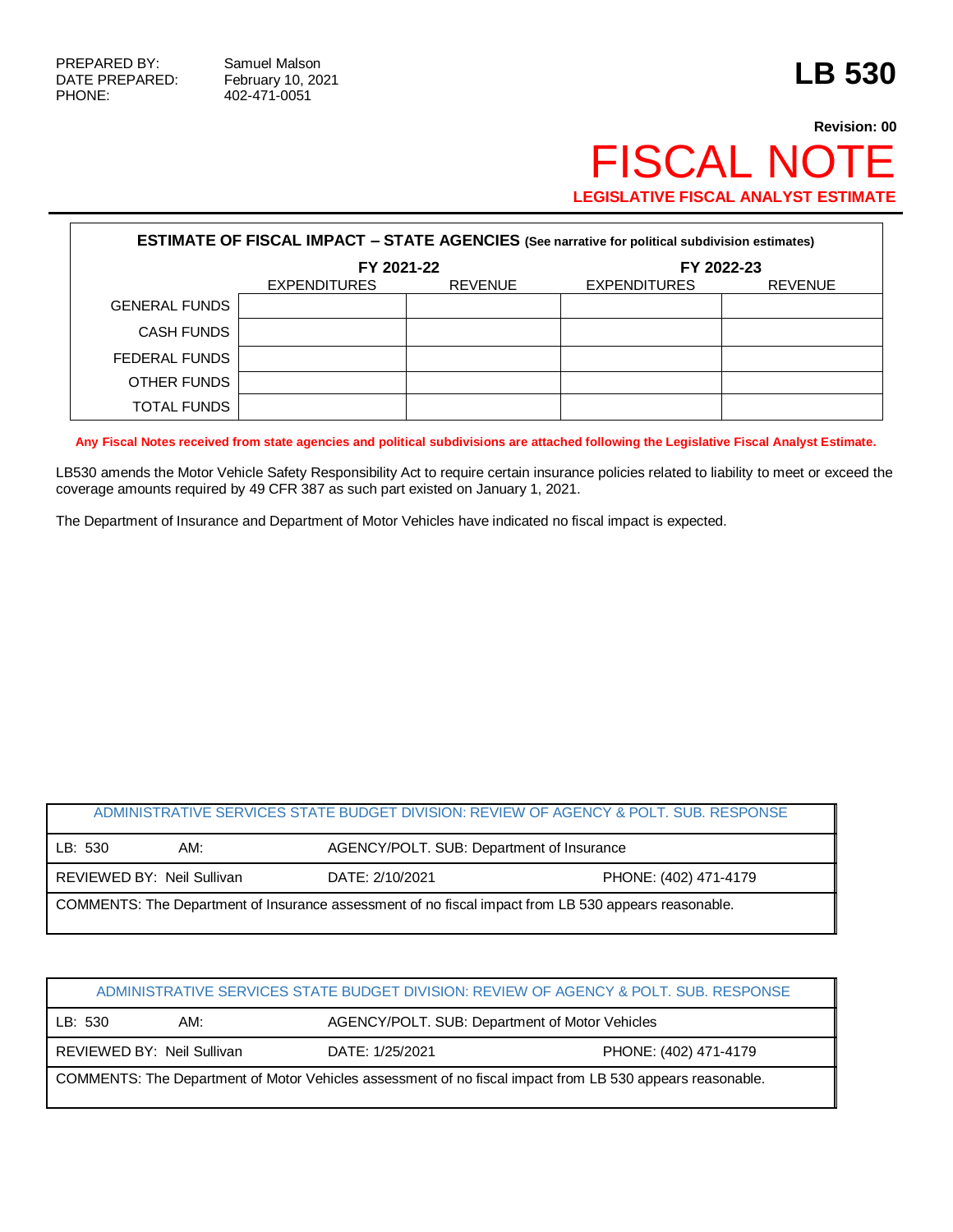**Please complete ALL (5) blanks in the first three lines. 2021**

| $LB^{(1)}$<br>530    |                                                 |                             |                                                                   | <b>FISCAL NOTE</b>        |  |
|----------------------|-------------------------------------------------|-----------------------------|-------------------------------------------------------------------|---------------------------|--|
|                      | State Agency OR Political Subdivision Name: (2) | Insurance                   |                                                                   |                           |  |
|                      | Prepared by: (3) Thomas Green II                | Date Prepared: (4) 2/9/2021 |                                                                   | Phone: $(5)$ 402-471-4650 |  |
|                      |                                                 |                             | <b>ESTIMATE PROVIDED BY STATE AGENCY OR POLITICAL SUBDIVISION</b> |                           |  |
|                      |                                                 | FY 2021-22                  |                                                                   | FY 2022-23                |  |
|                      | <b>EXPENDITURES</b>                             | <b>REVENUE</b>              | <b>EXPENDITURES</b>                                               | <b>REVENUE</b>            |  |
| <b>GENERAL FUNDS</b> |                                                 |                             |                                                                   |                           |  |
| <b>CASH FUNDS</b>    |                                                 |                             |                                                                   |                           |  |
| <b>FEDERAL FUNDS</b> |                                                 |                             |                                                                   |                           |  |
| <b>OTHER FUNDS</b>   |                                                 |                             |                                                                   |                           |  |
| <b>TOTAL FUNDS</b>   |                                                 |                             |                                                                   |                           |  |
|                      |                                                 |                             |                                                                   |                           |  |

**Explanation of Estimate:**

LB 530 requires that certain insurance policies meet or exceed federal regulations addressing primary and excess coverage requirements.

No fiscal impact on the Department of Insurance is expected as a result of LB 530.

## **BREAKDOWN BY MAJOR OBJECTS OF EXPENDITURE Personal Services**: **POSITION TITLE NUMBER OF POSITIONS 21-22 22-23 2021-22 EXPENDITURES 2022-23 EXPENDITURES Benefits**………………………………...…… **Operating**…………………………...………. **Travel**……………………………………….. **Capital outlay**…………………...………….. **Aid**…………………………………………... **Capital improvements**……………………...  **TOTAL**……………………………….....

 $\overline{\phantom{a}}$  , and the state of the state of the state of the state of the state of the state of the state of the state of the state of the state of the state of the state of the state of the state of the state of the stat